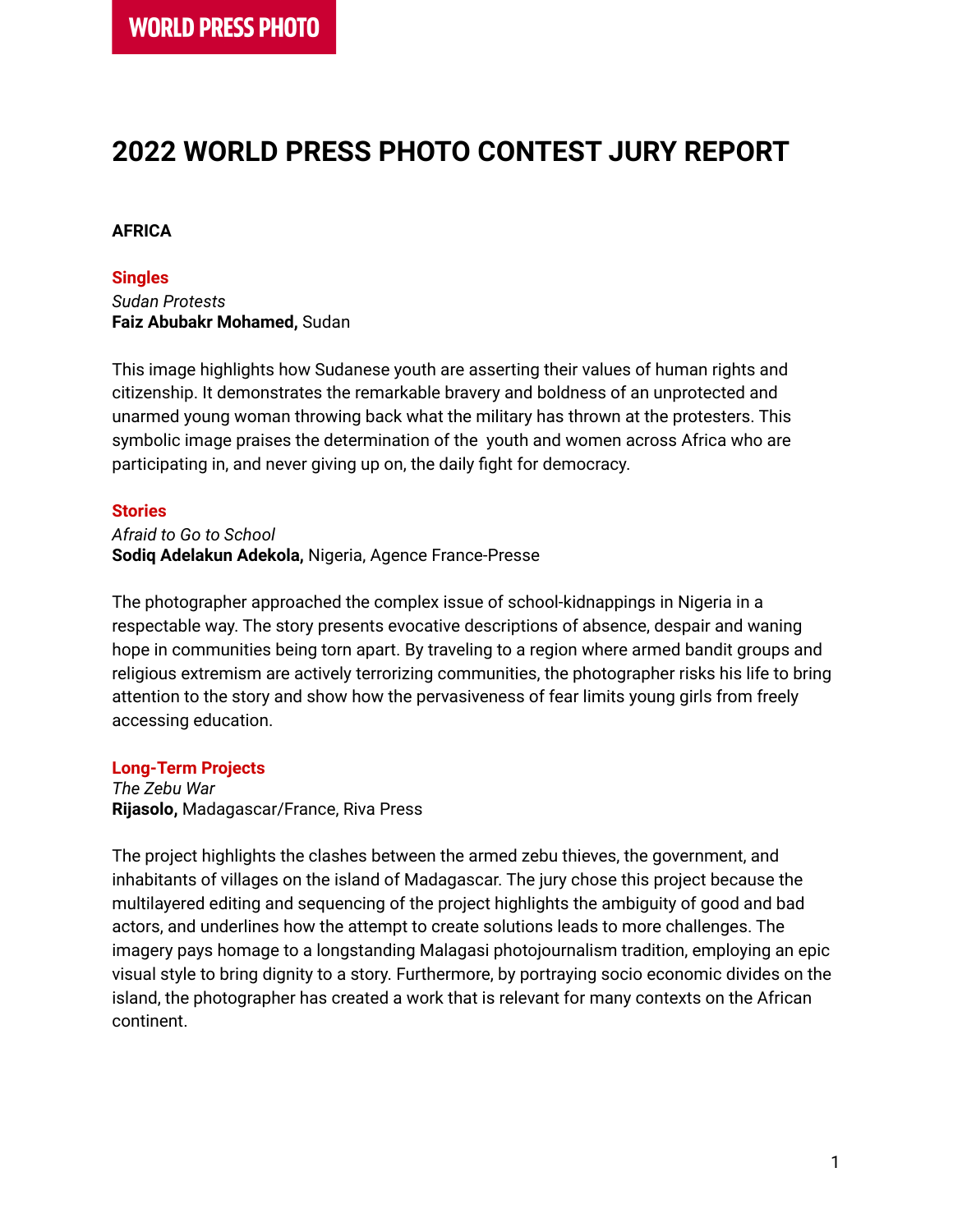## **Open Format**

*The Longing of the Stranger Whose Path Has Been Broken* **Rehab Eldalil,** Egypt

The photographer tells the story of the Bedouin community of South Sinai, Egypt, and portrays cultural practices with subtlety and poetry. The intentional use of collaborative storytelling methods highlights the diversity of Saharan cultures and its multiple influences. Furthermore, the layered approach of embroidery, text and testimonies captures quiet moments of daily life of a population that the photographer originates from.

#### **ASIA**

#### **Singles**

*Palestinian Children in Gaza* **Fatima Shbair,** Palestine, Getty Images

The photographer portrays the complexities of the ongoing situation in Gaza, particularly in regards to the daily lives of Palestinian children. While, traditionally, photojournalists may view issues from the outside in, the photographer bears witness to the community's struggle from within. The layering of the image portrays the destruction of the broken landscape in the background while drawing us in, to listen closely to the scene in the foreground. It portrays a quiet intimate moment which forces us to reckon with the reality endured by children in Gaza, but also children's engagement in the democratic process.

## **Stories**

#### *The Cinema of Kabul* **Bram Janssen,** the Netherlands, The Associated Press

The jury felt that this project offers a quiet approach to one of the biggest news events of 2021. The cinematic story is a perspective of the Taliban takeover that we don't usually see, particularly, it sends a message about how arts, society and culture are all casualties of war, in a way that is universal and can be understood around the world. The project contributes to an ongoing and important conversation about what will happen to Afghan filmmakers and their craft under Taliban control. Juxtaposed against the intensity of war, this muted and suspended story – that is beautiful and well edited – portrays the current limbo of arts and cultural facilitators in a very personal way.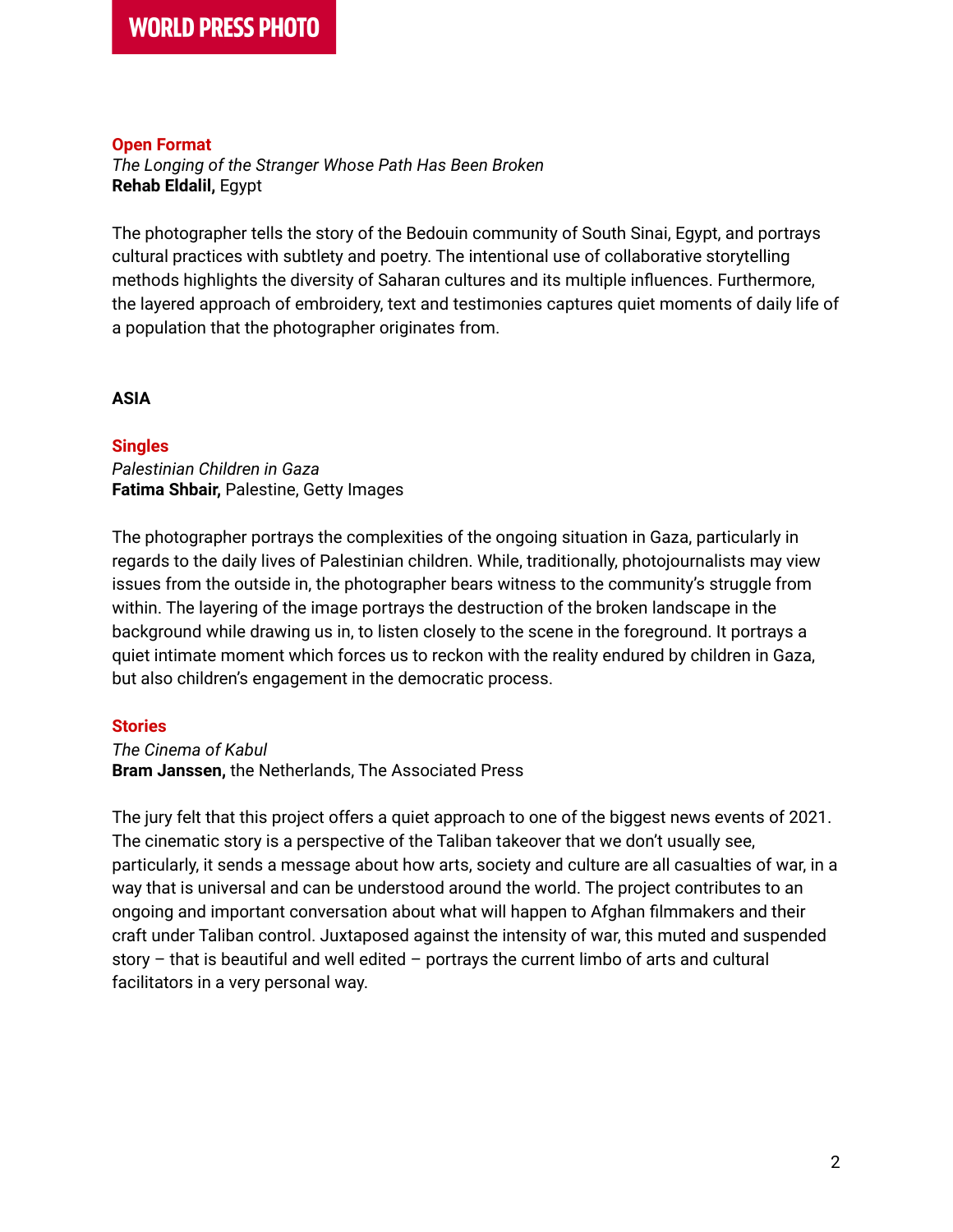## **Long-Term Projects**

*Boundaries: Human-Tiger Conflict* **Senthil Kumaran,** India

The jury believes that this project is highly relevant for a region where so many people are living in rural villages, and skillfully portrays both human and tiger worlds. The photographer poses the challenge of tigers affecting human communities, as a symptom to a larger issue of global environmental change. While we can accept that the problem is essentially created by humans, the project shows great empathy for both sides of the struggle. Even more, there is an equally important third perspective of conservationists and forest guards who inhabit a role of trying to balance both human and nonhuman interests. The visual language of loose, blurry frames conveys movement and the urgency of survival for both humans and tigers in the wake of regional environmental change. The consistently well edited and sequenced work effectively communicates this complex challenge.

#### **Open Format**

*Blue Affair* **Kosuke Okahara,** Japan

This intuitive project is a window through which we are able to see someone's personal dreams and reflections on their relationship to a city that is situated in a particular time and historical context. By looking at the fringe lived experiences in a complex urban locale, the viewer is engaged with a mental image of a city in a playful, accessible way. It is a well made conceptual work–rooted in well paced, flowing, visual imagery–that is psychological and looks at a microcosm in immense detail. In addition to the strong combination of methods–still images, soundscape, and poetic narration–the work is process oriented and is a great example of how we can use still images to create a moving piece.

## **EUROPE**

## **Singles**

*Evia Island Wildfire* **Konstantinos Tsakalidis,** Greece, for Bloomberg News

The jury felt that this wonderfully composed image portrays a visceral and emotional connection between the woman and her surrounding landscape. Looking at the image, one can feel the overwhelming sense of loss which evokes a sense of mourning on multiple levels; emotional and environmental. Furthermore, the image is dramatic and presents a very real reaction to the fires, and the broader issue of the climate crisis, that is having a major impact on Europe.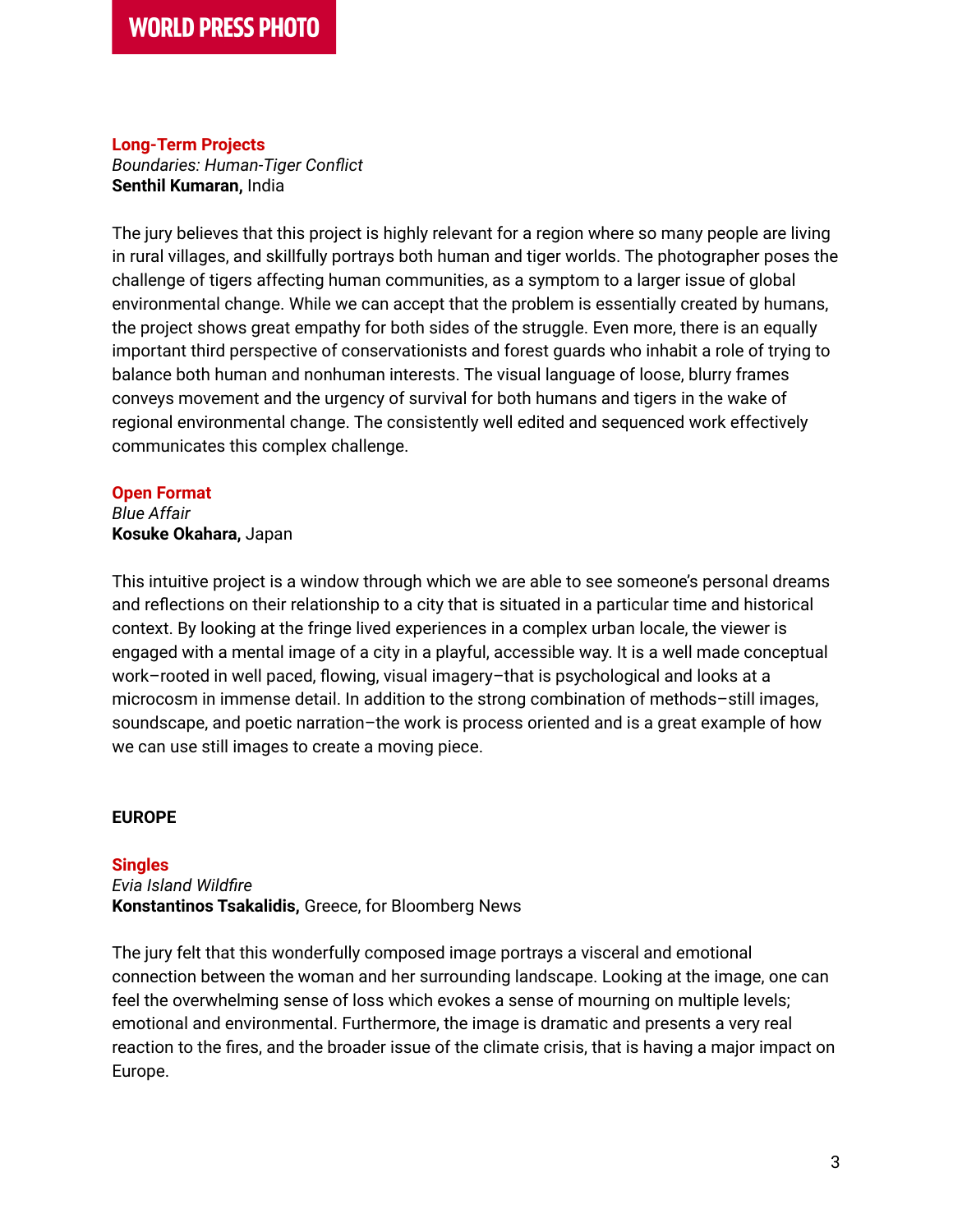#### **Stories**

*As Frozen Land Burns* **Nanna Heitmann,** Russia/Germany, Magnum Photos

The jury felt that this story of forest fires portrays the issue in a haunting, yet poetic way. The story is multilayered and each image highlights the climate crisis from a range of angles – from human displacement, to degradation of the built environment, and the impacts on wildlife. The photographer effectively presents the physical effects of rising temperatures in what should be one of the coldest environments on Earth. The work is an urgent call to action.

#### **Long-Term Projects** *Ukraine Crisis* **Guillaume Herbaut,** France, Agence VU'

Amidst a sea of fast paced news events this highly relevant project offers a contemplative look at the largest ongoing conflict in Europe. The photographer has created something that is neither violent or graphic, giving viewers space for a moment of reflection. The consistency of suspended images and the variety of elements provides us with a nuanced approach that depicts the multilayered impacts of long-term conflict on daily life and the psyches of those who are living through it.

# **Open Format**

*The Book of Veles* **Jonas Bendiksen,** Norway

*The Book of Veles* is a fresh, conceptual project with a topic of high relevance. The photographer consistently maintains a strong narrative throughout the project and intelligently portrays what it means to be living in an age of disinformation. The use of an innovative technique combined with symbolism and irony add meaning throughout the body of work and makes a bold political commentary. Furthermore, the photographer addresses the moral authority of his own photographic work and presents a form of meta analysis – using photography as a tool to comment on the state of photography and highlight how vulnerable we are to fake influences in a shifting industry.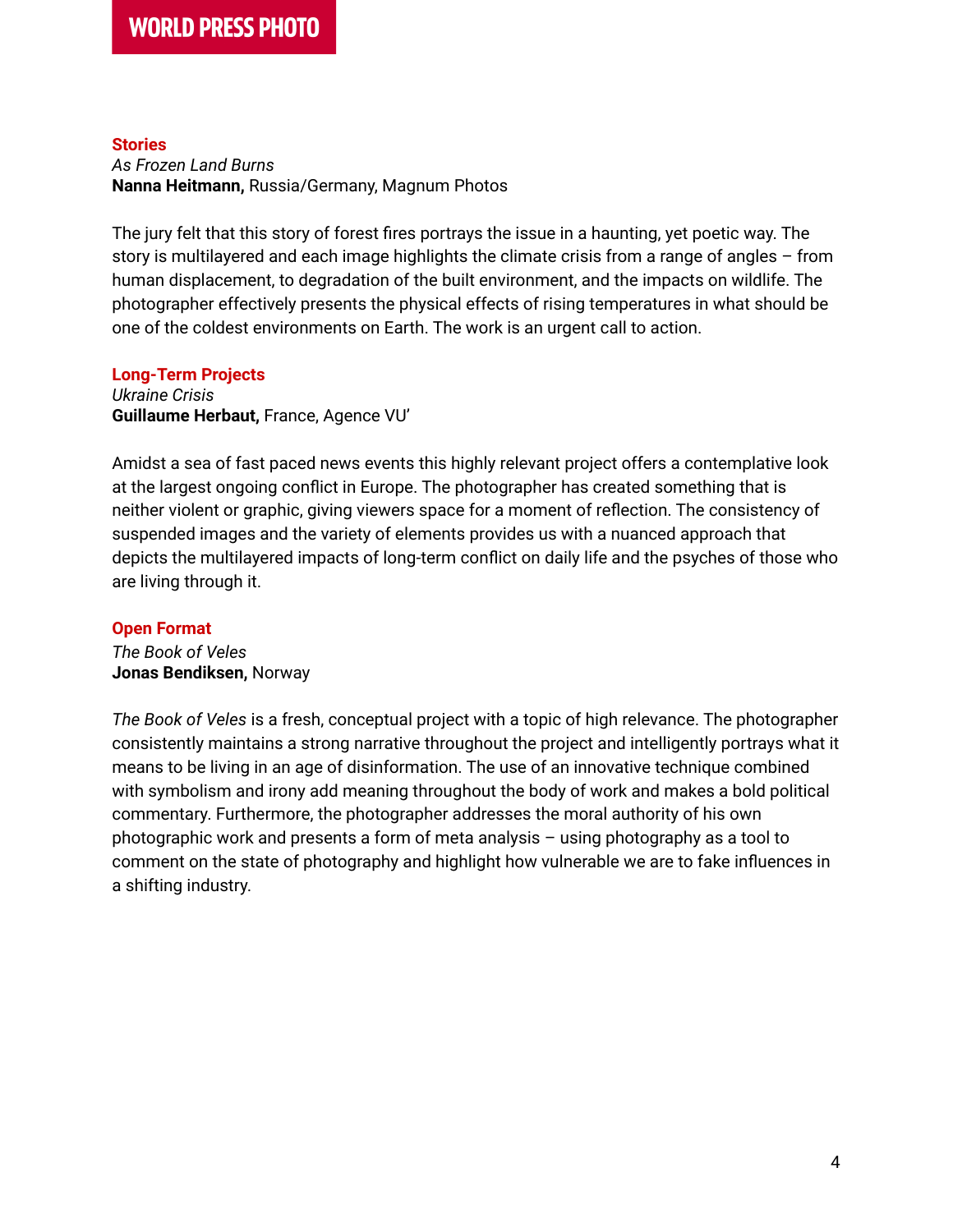#### **NORTH AND CENTRAL AMERICA**

#### **Singles**

*Kamloops Residential School* **Amber Bracken**, Canada, for *The New York Times*

This winner represents the awakening of a shameful history that is finally being addressed in Canada. It is a perfect image which captures a rare light, and is at once haunting, arresting, and symbolic. The sensory image offers a quiet moment of reckoning with the global legacy of colonization and exploitation, while amplifying the voices of First Nations communities who are demanding justice. The single image requires an active eye, and encourages us to hold governments, social institutions, and ourselves accountable.

#### **Stories**

*The People Who Feed the United States* **Ismail Ferdous,** Bangladesh

The jury appreciated these nuanced portraits for their intimate, care, and dignified representations of an often invisible but crucial section in our society – a section that suffered the brunt of the impacts of the COVID-19 pandemic. It approaches the portrayal of migrants in a humane way, unlike so many dehumanizing vantage points permeating the mainstream media and desensitizing us to the hardships of these vulnerable groups. The project allows us to see them as the people they are after they have become ingrained in the fabric of our society, apart from the occupations that they tend to be defined by in the media.

**Long-Term Projects** *Political Year Zero* **Louie Palu,** Canada

The jury felt that this project was a very intelligent, insightful and long-term approach to chronicling the course of events leading to the insurrection of 6 January 2021. The project gives us a fly-on-the-wall, insider account of the myriad of scenes that lead up to the event. The visual rendering is almost theatrical and surreal, just like the event itself, it blurs the lines between the real and the imaginary. The style is akin to that of an unwitting eyewitness, and slows down an otherwise chaotic, spectacle-filled event to give room for contemplation.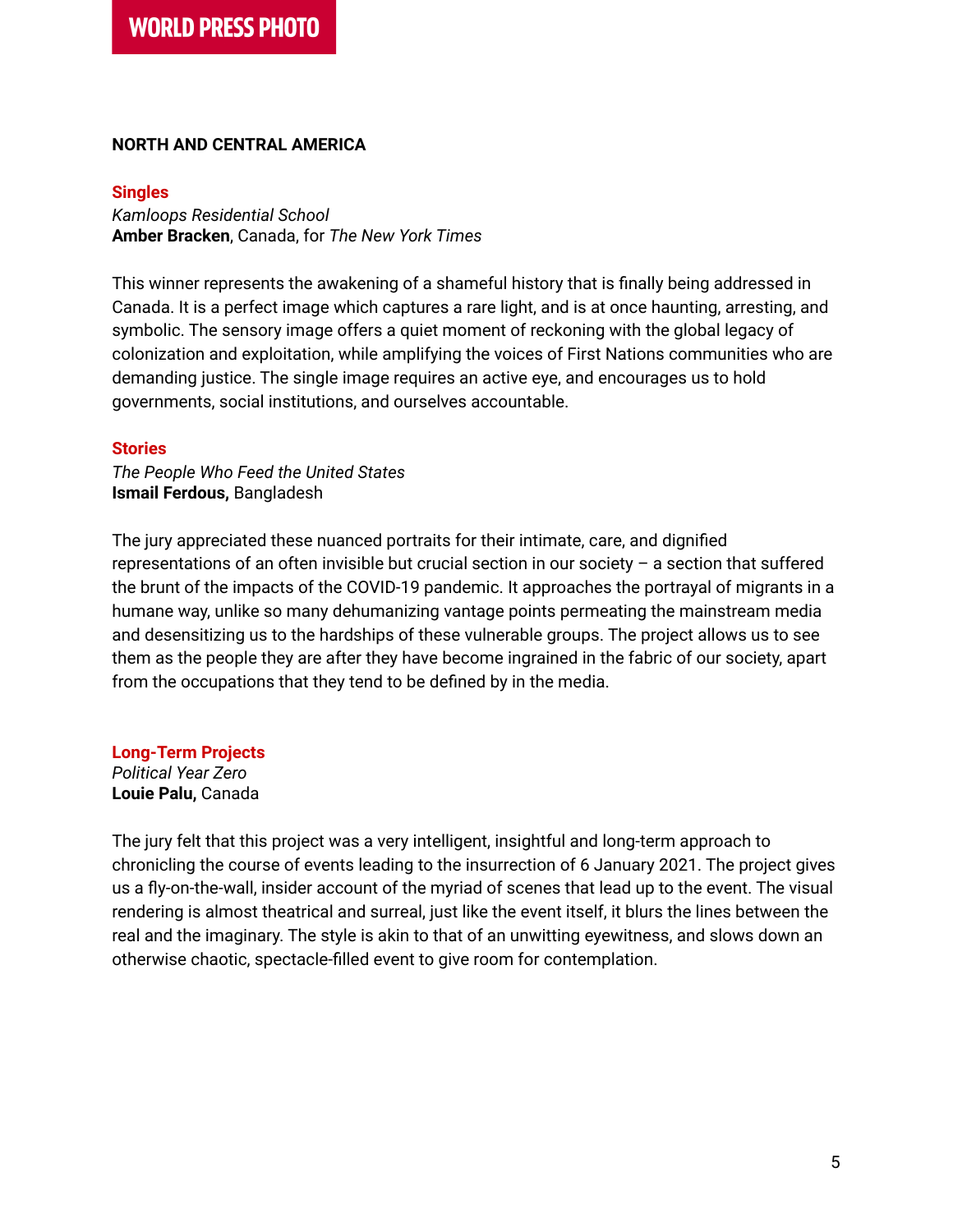## **Open Format**

*The Flower of Time. Guerrero's Red Mountain* **Yael Martínez,** Mexico

The jury found this project to be a dramatic, people-centric story. It provides a subtle commentary on violence while excluding graphically violent moments, in order to center the community. This is achieved through the effective use of an aesthetic and multilayered technique which gives a mysterious quality. This intentional approach is used to powerfully symbolize the marks of trauma and loss in a community that the photographer himself has experienced personally.

## **SOUTH AMERICA**

#### **Singles**

*San Isidro Settlement Eviction* **Vladimir Encina,** Colombia

The jury felt that the image portrays a universally comprehensible expression of intimate belonging in the middle of an urgent moment of resistance. The many layers of action create a commentary on the complex interaction between modern development, the proliferation of industrial mega projects and human rights, asking the question: *who are the police really defending?* Furthermore, by bearing witness with his camera, the photographer was able to support the peoples fight for recognition, demonstrating the positive impact that press photojournalism can have in inspiring social change and holding institutions accountable.

## **Stories**

*The Promise* **Irina Werning,** Argentina, Pulitzer Center

*The Promise* offers an alternative, refreshing perspective of the challenges of the COVID-19 lockdowns in South America. The project's many layers address the long-term effects of the pandemic on children, and calls into question how children can engage in demanding equal access to education. The photographer looks beyond the narrative of victimhood and approaches the issue in a positive and uplifting manner. She highlights the young girl's creative and personal form of resistance in a way that transcends cultural boundaries and connects to diverse meanings of hair around the world.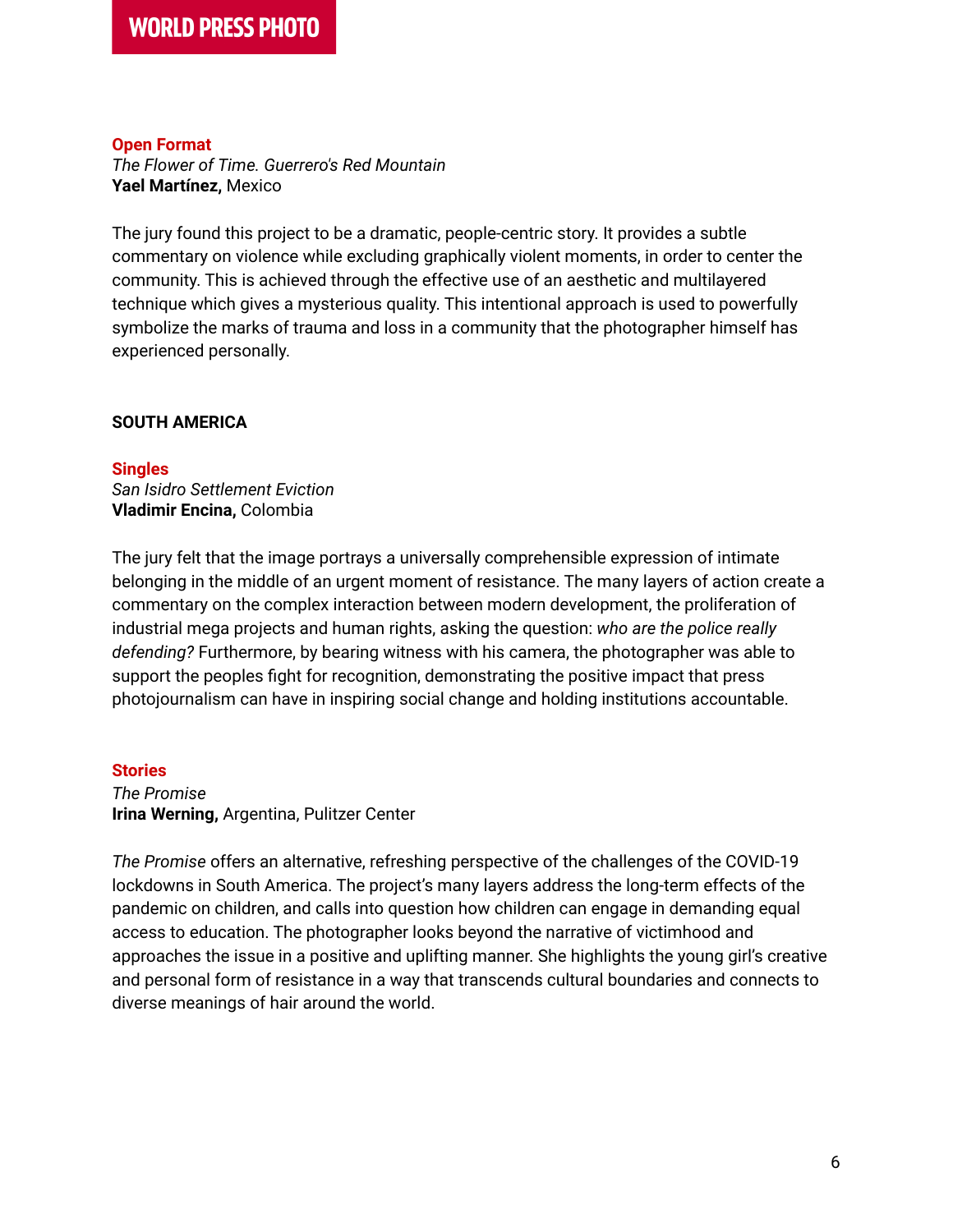## **Long-Term Projects**

*Amazonian Dystopia* **Lalo de Almeida,** Brazil, for *Folha de São Paulo/*Panos Pictures

The project portrays the social, political and environmental realities of Brazil under the presidency of Bolsonaro. The visual language of cause and effect is well balanced. Each image is intentional and impactful, contributing to a collection of testimonies exposing the multilayered effects of the destruction of land, and pillage of natural resources, as experienced by Brazilian communities. Through strong editing and the range of aesthetic elements, the conceptual work looks beneath the surface and explores the psychological change in a people powerfully capturing their experiences of violence and endemic alcoholism.

#### **Open Format**

*Blood is a Seed* **Isadora Romero,** Ecuador

This is a very strong project which approaches an issue of global concern from a personal angle, by reflecting on personal loss. Through investigating her own roots and ancestry, the photographer addresses the violent and strategic erasure of cultural knowledge which continues to have deeply rooted consequences on new generations, broader society and the Earth. The combination of methods and sensory layers – sound, code design and collaborative drawings – build on a clear language that is at once personal and political. The video is well paced and is a great example of how the Open Format category is a space where photographers can make use of several mediums in a coherent and imaginative way to forward a narrative that is of global relevance.

## **SOUTHEAST ASIA AND OCEANIA**

## **Singles** *Slingshots* **Anonymous**, for *The New York Times*

The image highlights an emerging culture of protest in Southeast Asia, where people have historically faced high consequences for speaking out. The Myanmarese people shooting slingshots against a heavily armed military is highly symbolic and illustrate the determination of the people, who will continue to protect their democracy with whatever means available. By capturing the image from within the group, the image communicates that the photojournalist stands committed to sharing the struggle of these protestors. This visual of resistance is important and uplifting for people throughout the subregion, it encourages them to maintain hope as they engage in the daily task of fighting for democracy.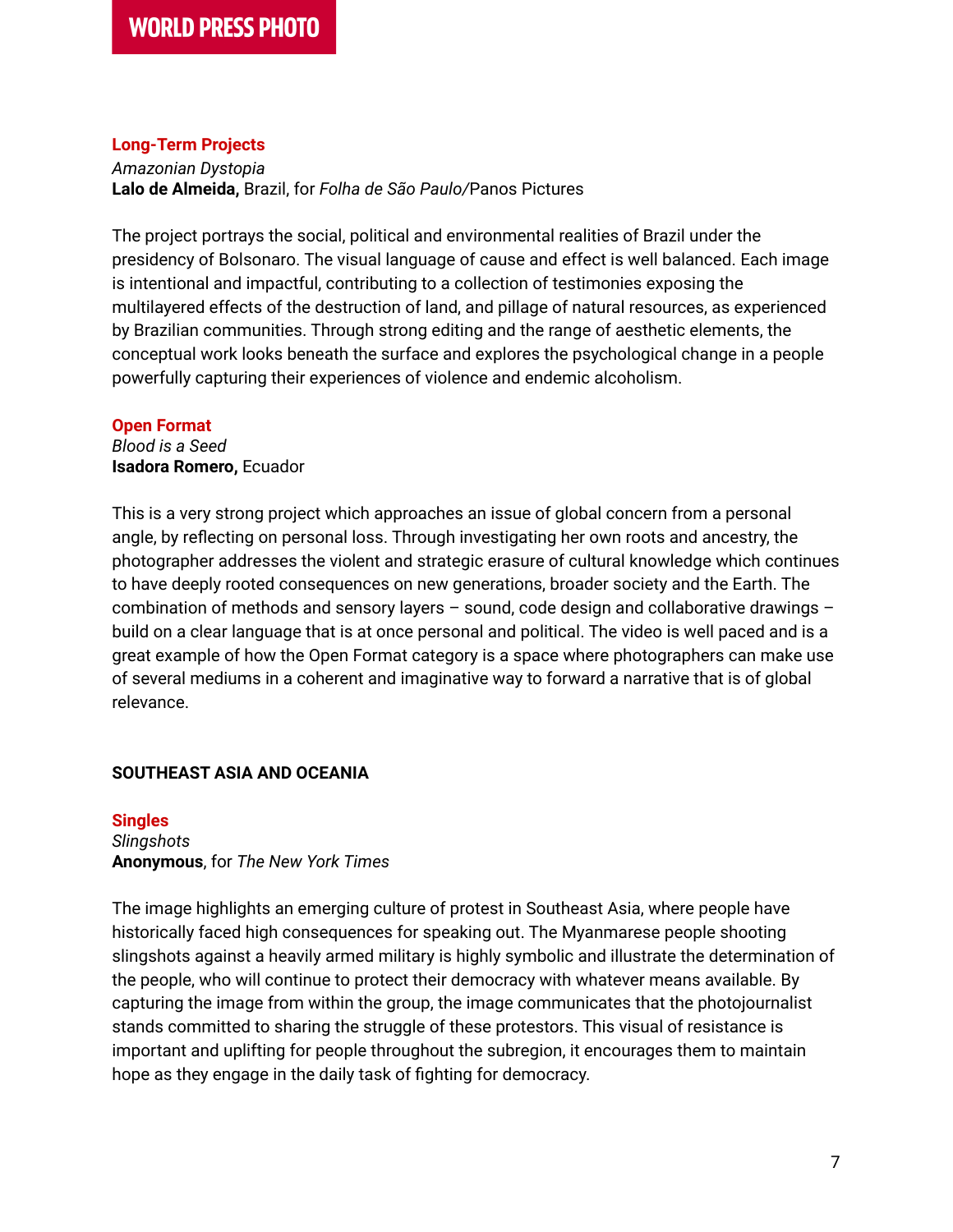#### **Stories**

*Saving Forests with Fire* **Matthew Abbott,** Australia, for *National Geographic/*Panos Pictures

The story responds to Australia's devastating forest fires and makes us question what the world would look like if we had listened to ancient knowledge. The body of work is a proactive and pragmatic lesson which does not exoticize the Nawarddeken people, a First Nations group, but rather highlights the crucial value of their knowledge in a comprehensive review. While each image is strong on its own, intentional editing, strong pacing, and the sequencing of images illustrates how culture and the environment are inseparable in indigenous cultures. Furthermore, the story provides a refreshing balance of humans and nature in a way which forwards a perspective of interconnectedness and the role of humans as stewards of the land.

#### **Long-Term Projects**

*Haze* **Abriansyah Liberto,** Indonesia

The jury felt that this project presented an extensive look at one of Southeast Asia's biggest and longest-running environmental problems, which has affected millions across the region. The project effectively uses the long-term format to dive into the toll that this man-made issue has had on both nature and people throughout various seasons. It goes beyond raising awareness but also creates space for reflection.

## **Open Format**

*The Will to Remember* **Charinthorn Rachurutchata,** Thailand

This project presents a language of storytelling which attempts to foster hope through the transformation and reparation of trauma. The method of repair transcends the regional context and can be appreciated from around the world, furthermore, it is employed with intention on both archival and contemporary images. Through this, the photographer creates a narrative thread which connects experiences of intergenerational trauma to a strong commentary on the role of authority and propaganda in a continuous and strategic historical erasure.

## **HONORABLE MENTIONS**

## **Honorable Mention - Africa**

*Searching for Peace Amidst Chaos* **Amanuel Sileshi,** Ethiopia, Agence France-Presse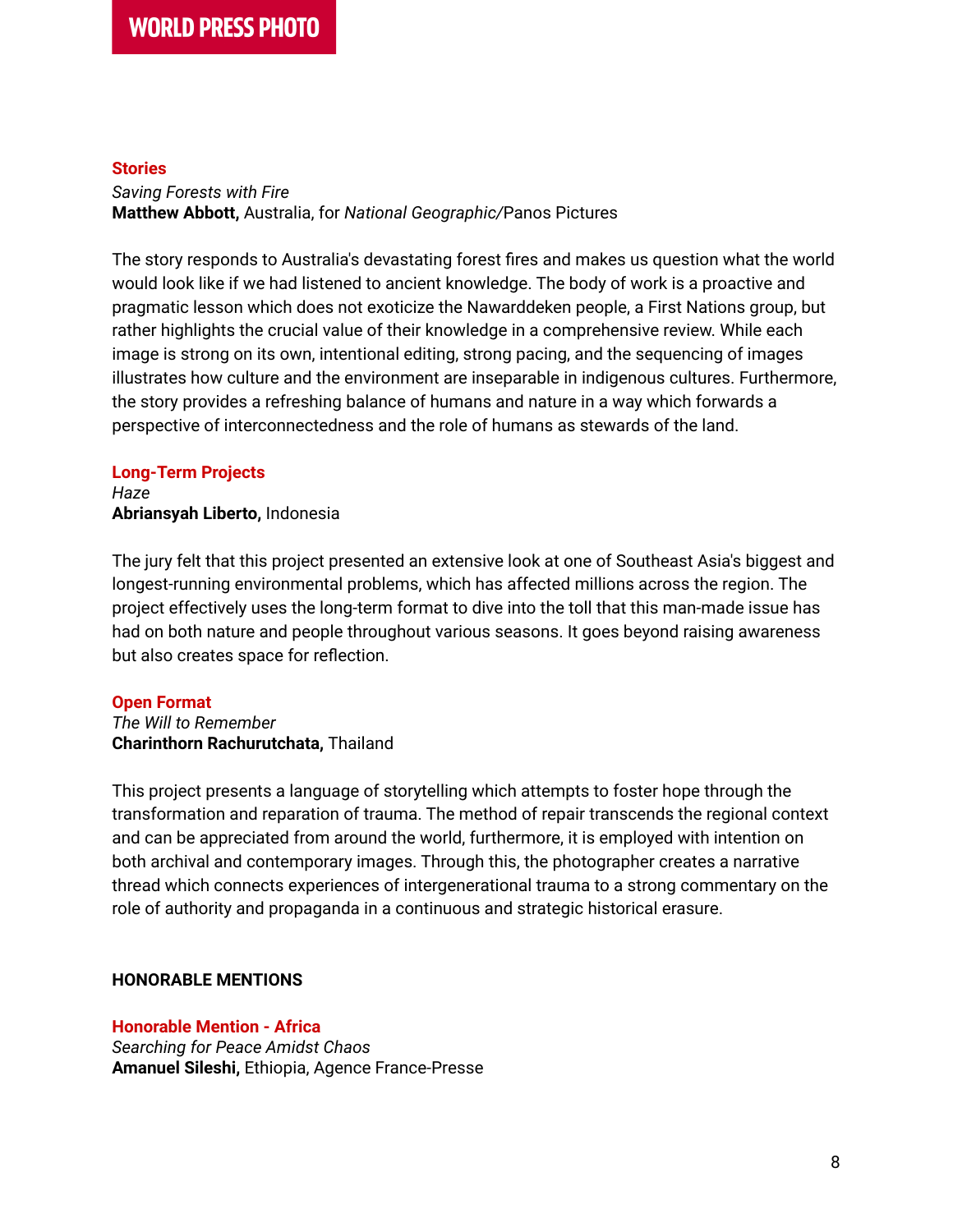The jury decided to award an honorable mention to the photographer to highlight his bravery and determination in covering different angles of the Tigray conflict. The story provides an inside look at the impacts of conflict on a local population from an insider perspective. In a context where gaining access is a challenge, the body of work highlights the importance of allowing local photographers to cover events taking place in their regions in order to give voice to silent genocides and political conflicts.

#### **Honorable Mention - Asia**

*Endless War* **Dar Yasin,** India, The Associated Press

The jury awarded this honorable mention as a way to recognise the photographer, who took a major risk and demonstrated bravery and commitment by covering the exacerbation of a historically contentious topic in the wake of COVID-19. By photographing the events which unfolded following forced lockdowns and a monumental constitutional amendment, the local Kashmiri photographer has contributed an inside perspective to a historical record which has been completely censored in the region.

# **Honorable Mention - Europe**

*M+T* **Mary Gelman,** Russia

The jury chose to award an honorable mention to M+T because it highlights a loving relationship between a couple in a way that is sensitive, gentle and intimate. Through the long-term collaboration between the photographer and the couple, the project sheds light on beautiful and intimate relationships and in doing so challenges the experience of 'otherness.'

## **Honorable Mention - North and Central America**

*Amid High Mortality Rates, Black Women Turn to Midwives* **Sarah Reingewirtz,** United States, for *Los Angeles Daily News* and Southern California News Group

The jury awards this story with an honorable mention as it portrays sensitive relationships of trust in Black communities, and offers a glimpse of hope amidst the reality of the inequality of high mortality rates during childbirth and in infancy in North America. The story highlights the pandemic trend towards at-home births and midwifery, but also illustrates the resilience of Black women to develop their own solutions to a medical system, in which they cannot trust.

**Honorable Mention - South America** *A Portrait of Absence* **Viviana Peretti,** Italy